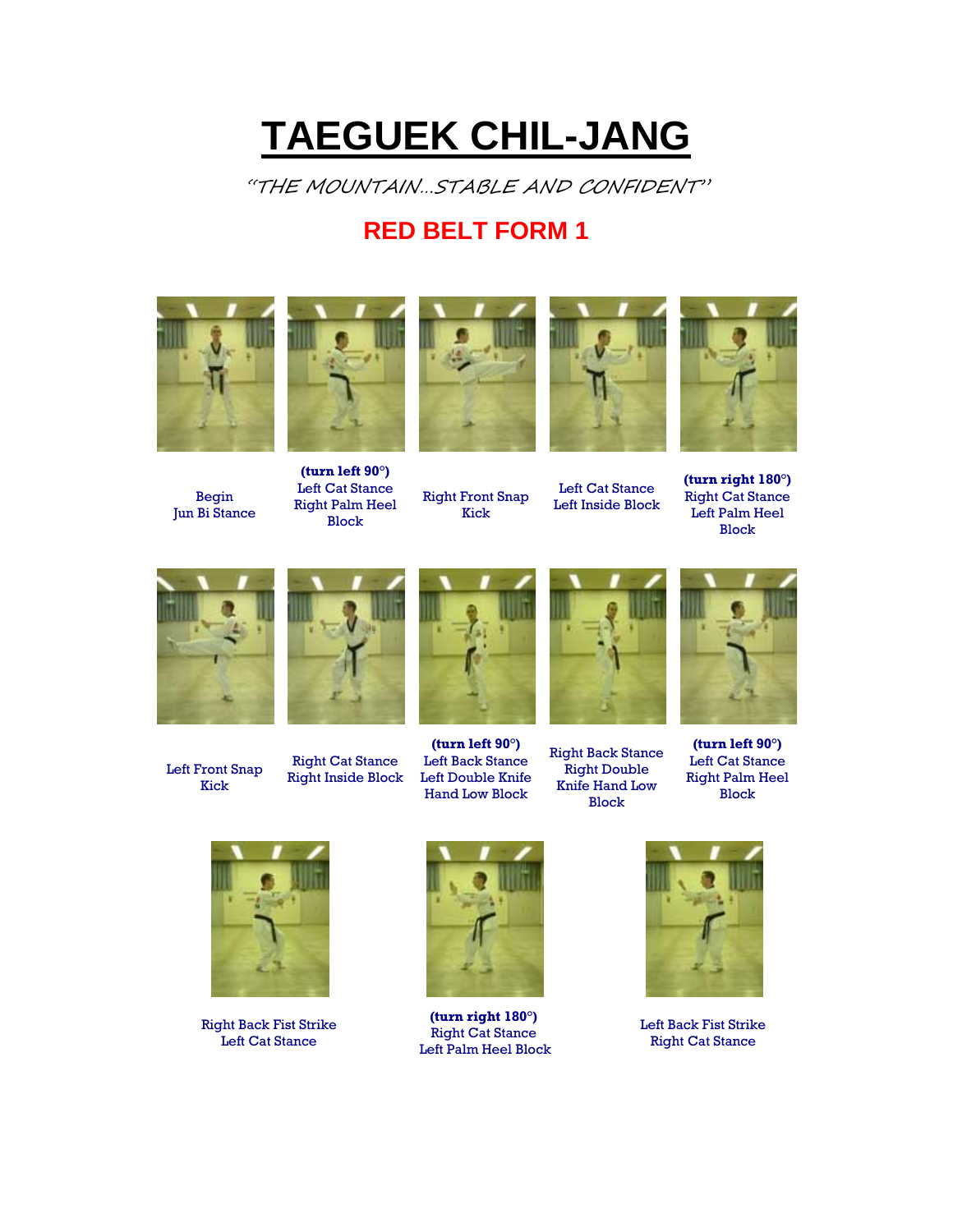

**(turn left 90°)** Attention Stance Double Pushing Punch



Left Front Stance Left Scissors Block



**(no step)** Left Front Stance Right Scissors Block



Right Front Stance Right Scissors Block



**(no step)** Right Front Stance Left Scissors Block



**(turn left 270°)** Left Front Stance Double Outside Block



Right Knee Strike With Break



Right X Stance Double Upset Punch



**(step back)** Right Low X Block Right Front Stance



**(turn right 270°)** Right Front Stance Double Outside Block



Left Knee Strike With Break



Left X Stance Double Upset Punch



**(step back)** Left Low X Block Right Front Stance



**(turn left 90°)** Left Walking Stance Left Back Fist Strike



Left Open Hand Right Crescent Kick